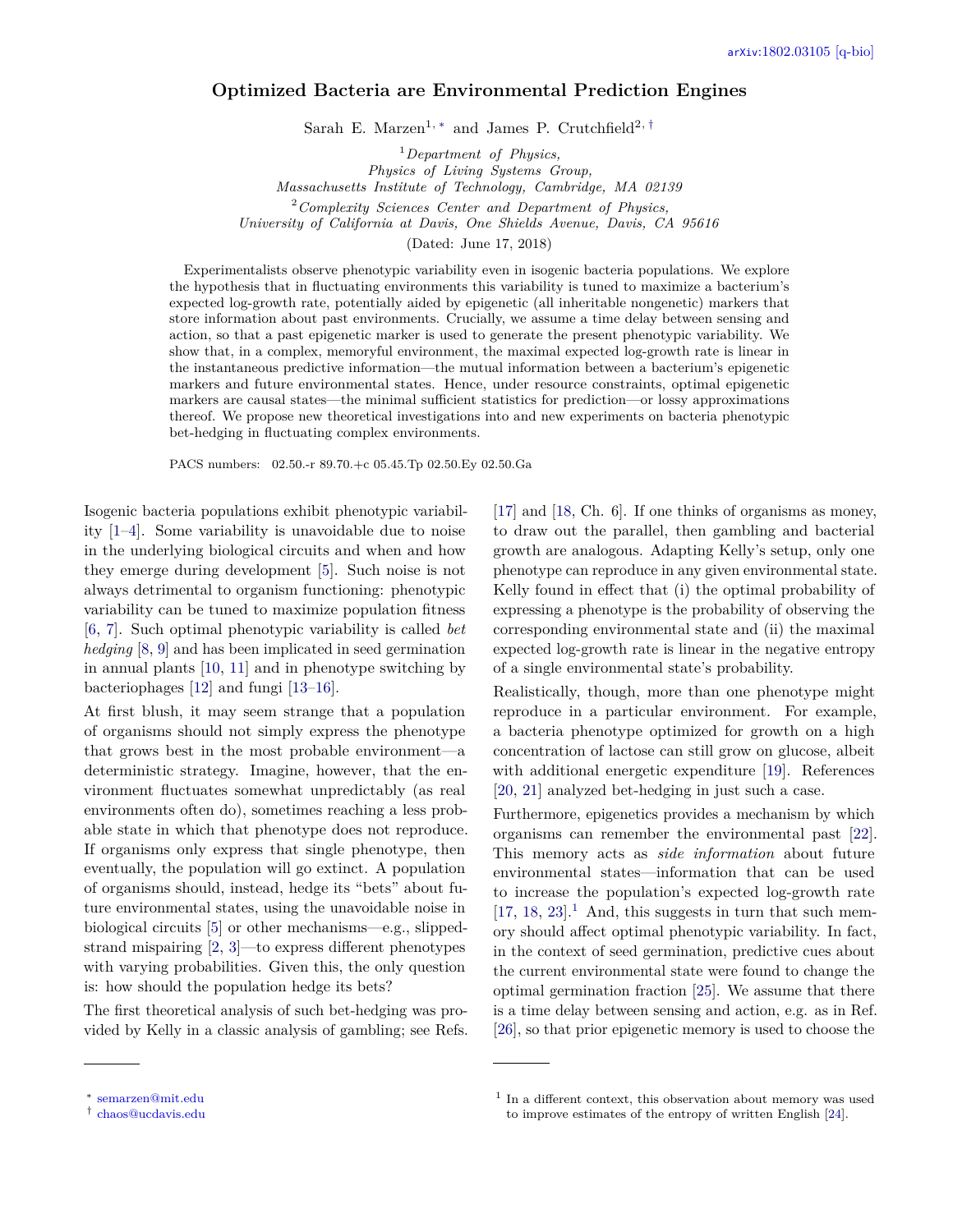<span id="page-1-1"></span>present phenotype. Hence, one's best guide to the present environmental state are indeed the past environmental states.

Here, we solve for optimal phenotypic variability and use this to calculate a population's maximal expected loggrowth rate when accounting for (i) nonzero reproduction rates of suboptimal phenotypes, (ii) limited epigenetic memory, and (iii) sensor noise. We find, as one might have expected from Ref. [\[23\]](#page-7-12), that the instantaneous predictive information—that shared between the organism's present phenotype and future environment states—captures (and not just upper bounds [\[20,](#page-7-9) [21\]](#page-7-10)) the benefit of epigenetic memory. When combined with resource constraints not considered in Ref. [\[23\]](#page-7-12)—this predicts that optimal isogenic bacteria populations store epigenetic memories that are causal states or lossy causal states of bacterial observations of the environment, as long as sensors are not too noisy. We conclude with suggestions for testing and extending these results.

#### **I. BACKGROUND**

Take the environment to be everything, except the bacteria phenotype, that determines reproductive rates of an individual bacterium. At time *t* the environment is in a state *xt*. What the bacteria observe of the environment at time *t* is  $\tilde{x}_t$ —a noisy subsampling of the full environmental state  $x_t$  at time  $t$ . For example, the environmental state  $x_t$  might consist of a full list of available nutrients, only some of which  $\tilde{x}_t$  are sensed by bacteria.

An individual bacterium has a genotype, an *epigenetic state*—all the epigenetic factors such as methylation or the number of proteins that can be inherited above and beyond genetic information—and a phenotype. When we wish to emphasize that the epigenetic state contains information about past environments, we refer to the state as an *epigenetic memory*. We denote the epigenetic state at time *t* by  $y_t \in \mathcal{Y}$ , with  $Y_t$  its random variable. See Fig. [1.](#page-1-0)

We assume the environmental time series  $x_{-\infty:\infty}$  =  $\dots, x_t, x_{t+1}, \dots$  is a realization of a stationary stochastic process. Time increments when the environment changes. Bacteria are assumed to stochastically choose a new phenotype every time step based on their previous epigenetic state, where the time delay between perception and action comes from finite biochemical rates. We assume that when a bacterium chooses its phenotype, it only references its previous epigenetic state and not its previous phenotype.

It is well worth mapping our setup's assumptions (or, equivalently, Ref. [\[23\]](#page-7-12)'s) to those previously used to explore the value of information for populations subject to



<span id="page-1-0"></span>FIG. 1. Population of isogenic bacteria interacting with a fluctuating environment *x*, given by the concentrations of nutrients (pink and purple tokens): Bacteria (i) observe only the concentration  $\bar{x}$  of pink nutrient, (ii) remember aspects of the past environment through their epigenetic state *y*, which for instance could include their genome and any methylations *M* thereof, and (iii) express a phenotype *p* (blue or green ovals) that reproduces at different rates depending on the environment. Observations of the environment are assumed to be identical from bacterium to bacterium. When the bacteria experience identical sensations, the epigenetic states of the two bacteria are assumed identical. However, inherent biochemical stochasticity can cause the expression of different phenotypes.

fluctuating environments [\[27\]](#page-7-16). We simultaneously relax assumptions *A*1 ("no information is inherited") and *A*3 ("only one phenotype survives") there, allowing for inheritance only through the epigenetic state, not through the previous phenotype. The last assumption ("epigenetic state selects phenotype") does not map onto any in Ref. [\[27\]](#page-7-16). It constitutes the main insight that allows relaxing both *A*1 and *A*3 but still yields closed-form expression for the value of information as the increase in expected log-growth rate arising from storing information about the environment [\[23\]](#page-7-12).

We, at first, do not allow each bacterium to observe the environment differently; in other words, Ref. [\[27\]](#page-7-16)'s environmental sensor is the identity map. Later, this too is relaxed.

Ultimately, we show that a bacterium should optimally predict its environment, (somehow) using the environment's causal states [\[28\]](#page-7-17). Two observed environmental pasts  $\tilde{x}_{-\infty:t}$  and  $\tilde{x}'_{-\infty:t}$  are considered equivalent,  $\widetilde{x}_{-\infty:t} \sim_{\epsilon} \widetilde{x}'_{-\infty:t}$ , if and only if  $\Pr(\widetilde{X}_t | \widetilde{X}_{-\infty:t} = \widetilde{x}_{-\infty:t}) =$ <br>  $\Pr(\widetilde{X}_t | \widetilde{X}_{-\infty:t} = \widetilde{x}_{-\infty:t})$  $\Pr(\tilde{X}_t|\tilde{X}_{-\infty:t} = \tilde{x}'_{-\infty:t})$ . In this,  $\tilde{X}_{-\infty:t} = \ldots \tilde{X}_{t-2}, \tilde{X}_{t-1}$ is the chain of random variables representing the observed pasts. The equivalence relation  $\sim_{\epsilon}$  partitions the set of all pasts into classes called *causal states*  $\sigma \in \mathcal{S}$  and induces a rule that maps a past to its causal state:  $\sigma = \epsilon(\widetilde{x}_{-\infty:t})$ .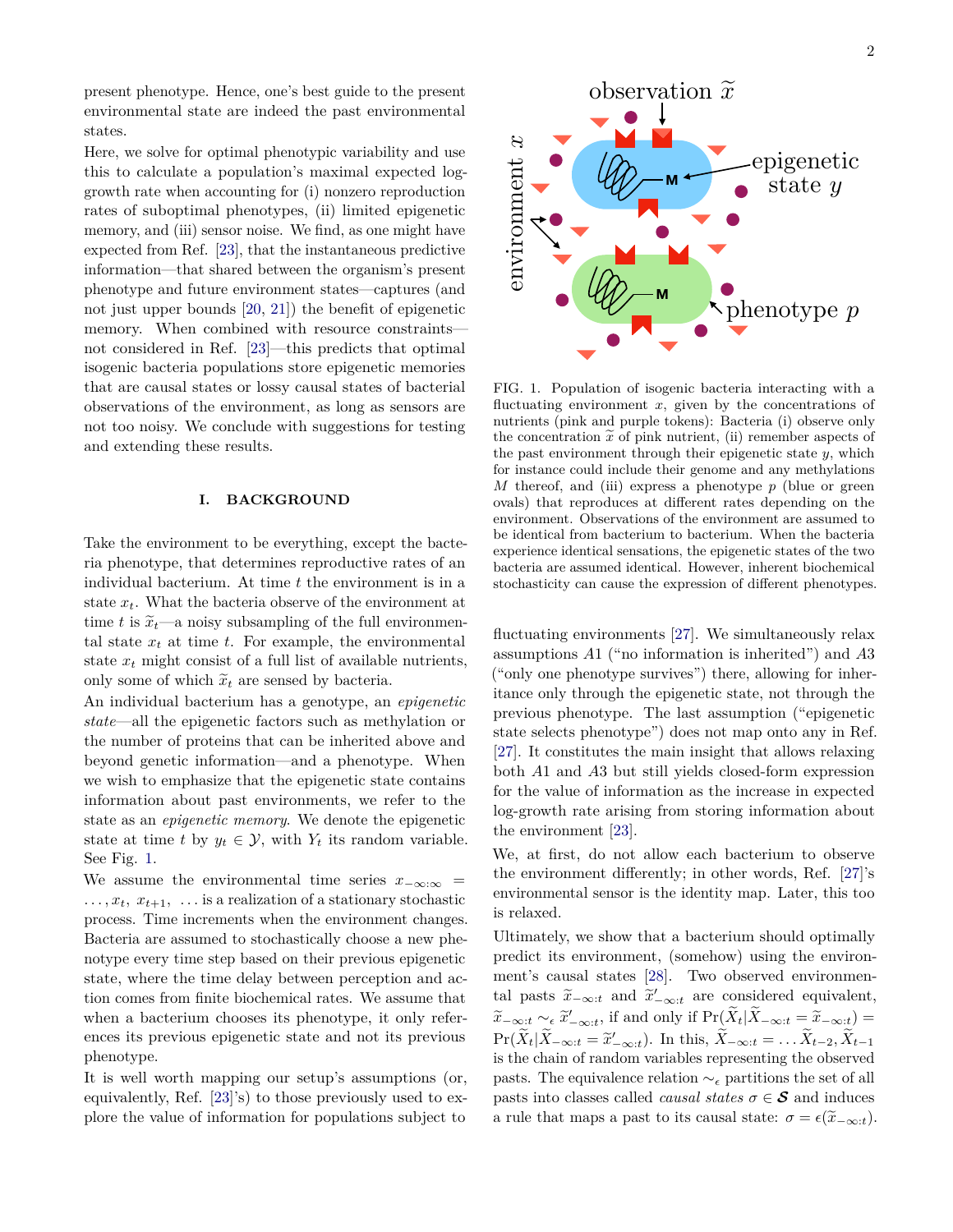<span id="page-2-1"></span>Causal states are the minimal sufficient statistics for predicting the environment, meaning that they constitute the minimal information about the past necessary to predict the future as well as one possibly could given the observations.[2](#page-2-0)

Typically, infinite futures are considered, but in the following, one-step futures are best-suited for the results. The change from infinite futures to one-step futures leads to a slightly modified definition of causal states. The resulting equivalence classes are a coarse-graining of causal states defined as in Ref. [\[28\]](#page-7-17), but for simplicity we continue to refer to them as causal states.

Let  $S_t$  be the random variable corresponding to the causal state at time *t*. From the probabilities  $Pr(X_t|X_{-\infty:t})$ and the rule  $\epsilon(\cdot)$ , one obtains a transition dynamic  $Pr(S_{t+1}, X_t | S_t)$  on causal states. The corresponding hidden Markov model is the environment's minimal, optimal model—its  $\epsilon$ -machine [\[28\]](#page-7-17). It is *unifilar*—that is, given the environment's current causal state and next observation, its next state is uniquely determined. Of the unifilar hidden Markov models that describe a given environment, the  $\epsilon$ -machine has the minimal number of states [\[28,](#page-7-17) [30\]](#page-7-18).

### **II. RESULTS**

First, we find that the instantaneous predictive information defines the quality of an epigenetic state under several assumptions on reproduction rates and environmental statistics. Then, we show that the optimal resourceconstrained epigenetic states are the observational causal states. Importantly, this latter result is free from several of the more stringent assumptions required to establish the first result. Finally, we find that when sensors are sufficiently noisy, stochastic switching strategies [\[7\]](#page-6-4) can beat optimal memoryful bet-hedging strategies.

### **A. Emergence of Instantaneous Predictive Information**

Let  $n_t$  be the number of organisms at time  $t$ . Let  $Pr(p_t|y_{t-1})$  be a bacterium's *strategy*—the probability that an organism expresses phenotype  $p_t$  given epigenetic state  $y_{t-1}$ . (Recall that we condition on the previous epigenetic state since there is an effective time delay between perception and action, enforced by finite biochemical kinetic rates.) This conditional probability distribution

exists in a *strategy simplex*—the space of valid conditional probability distributions Pr(*p*|*y*). Assume that a bacterium's phenotype at the next time step depends on the previous epigenetic state but is generated independently of its phenotype at the previous time step. Finally, let  $f(p_t, x_t)$  be the reproduction rate of phenotype  $p_t$  in environment  $x_t$ , which might depend on the energetic efficiency of that phenotype in that environment. Let *W* be the matrix of these reproductive rates.

We measure the fitness of a bacterial population by its expected log-growth rate:

$$
r = \left\langle \log \frac{n_{t+1}}{n_t} \right\rangle_{\Pr(x_t, y_{t-1})} . \tag{1}
$$

The expected log-growth rate *r* is a function of epigenetic memories  $Pr(y_t|\widetilde{x}_{-\infty:t})$ , the phenotypic strategy  $Pr(p_t|y_{t-1})$ , and reproductive rates  $f(p_t, x_{t})$ . From App. [A](#page-9-0) and Ref. [\[23\]](#page-7-12)'s Eq. (17), one finds a maximal expected log-growth rate:

$$
r^* = \max_{\Pr(p_t|y_{t-1})} r
$$
  
=  $- \mathcal{H}[X_t|Y_{t-1}] - \sum_{x_t} \Pr(x_t) \log \sum_{p_t} (W^{-1})_{p_t, x_t}$ , (2)

if Eq. [\(A2\)](#page-10-0) yields an **x<sup>y</sup>** in the strategy simplex. The first of these two terms  $(-H[X_t|Y_{t-1}])$  depends on the scheme that assigns epigenetic states to environmental pasts. The second is independent of such schemes and depends only on environmental statistics and reproduction rates.

Now, recall that Ref. [\[27\]](#page-7-16)'s "value of information"  $\Delta r^*$ is the increase in maximal expected log-growth rate of a population with epigenetic memory above and beyond that of a population without any epigenetic memory. And so, if Eq. [\(A2\)](#page-10-0) yields an **x<sup>y</sup>** in the strategy simplex, then the "value of information" is:

$$
\Delta r^* = - \mathcal{H} \left[ X_t | Y_{t-1} \right] + \mathcal{H} \left[ X_t \right] = \mathcal{I} \left[ Y_{t-1}; X_t \right] ;
$$
 (3)

equivalent to Ref. [\[23\]](#page-7-12)'s Eq. (18), where a cue there is now the previous epigenetic state.

This is the instantaneous predictive information [\[31\]](#page-7-20). Hence, epigenetic states with higher instantaneous predictive information are evolutionarily favored.

#### **B. Optimal Epigenetic States are Causal States**

Now, we are ready to analyze optimal epigenetic strategies  $Pr(y_t|\tilde{x}_{-\infty:t})$ . Note that  $y_t$  has access to information about  $\tilde{x}_{-\infty:t}$  but cannot directly access information about

<span id="page-2-0"></span><sup>2</sup> The reinforcement learning literature has come to call causal states *predictive representations* [\[29\]](#page-7-19).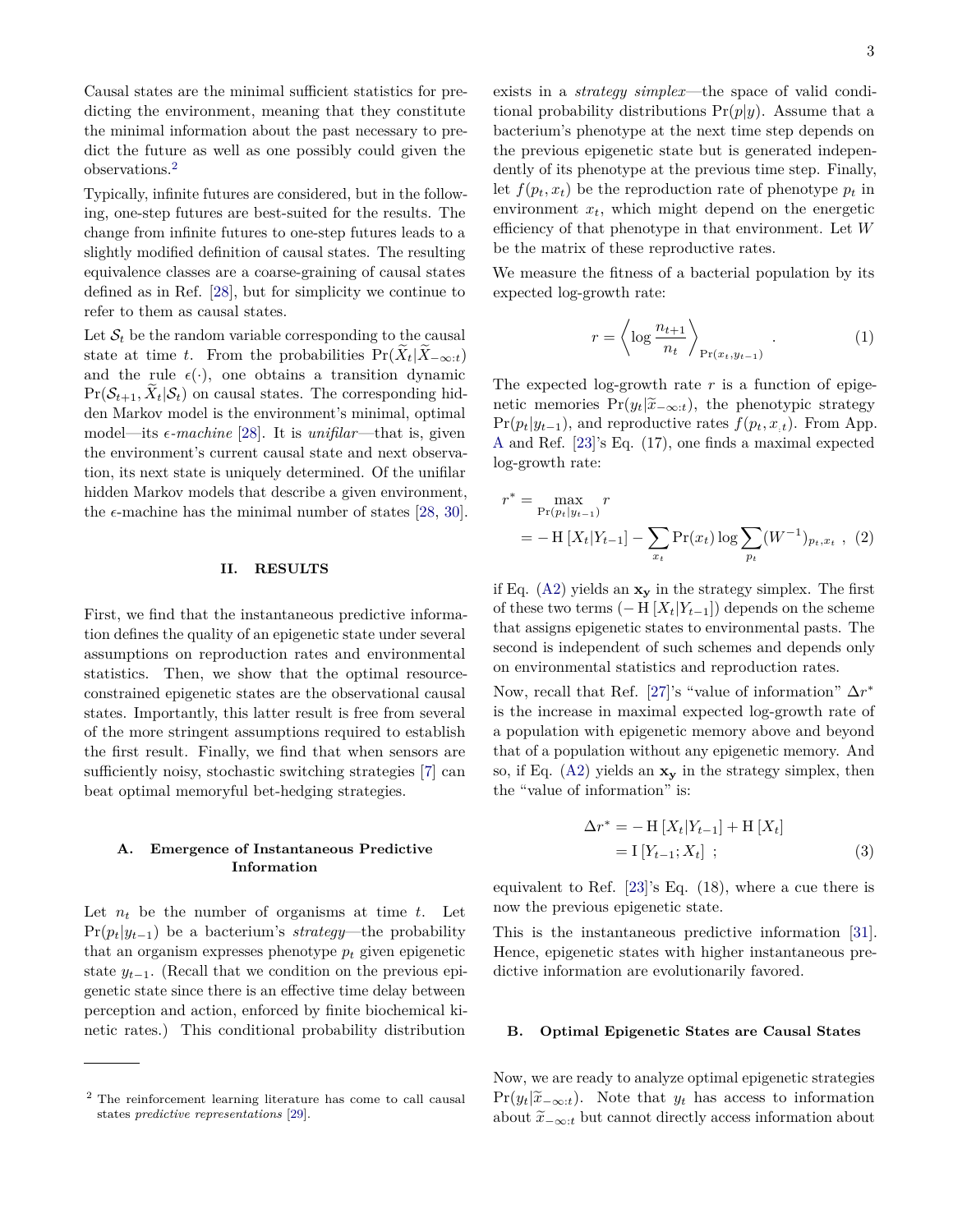<span id="page-3-1"></span>*x*<sup>*t*</sup>. All of *y*<sup>*t*</sup>'s information about *x*<sup>*t*</sup> comes through  $\widetilde{x}_{-\infty:t}$ ; i.e.,  $Y_t$  →  $X_{-\infty:t}$  →  $X_{:t}$  →  $X_t$ . From this, the Data Processing Inequality [\[18\]](#page-7-7) reveals that:

$$
I[Y_{t-1}; X_t] \le I\left[\widetilde{X}_{-\infty:t}; X_t\right] \\
\le I[X_{-\infty:t}; X_t] \quad .
$$
\n(4)

Employing the Data Processing Inequality, we implicitly assume that a bacterium's only guide to the future environment consists of past environmental states. In other words, we assume that an experimentalist, say, does not give the bacterium *additional* side information about the environment. The quantity  $I[X_{-\infty:t}; X_t] = H[X_t] - h_\mu$  is also known as the *predicted information rate* or the *total correlation rate* [\[32,](#page-7-21) [33\]](#page-7-22). It is largely controlled by the environment's intrinsic randomness or Shannon entropy rate  $h_{\mu} = H[X_t | X_{-\infty:t}].$ 

Equation [\(4\)](#page-3-0) suggests evolution favors populations of organisms who develop epigenetic memories that store as much of the environmental past as possible. However, memory is costly and one should not remember environmental pasts that are not helpful. More specifically, genomes are finite in size and can only support a finite number of epigenetic markers. Hence, the number of possible epigenetic states  $|\mathcal{Y}|$  is finite. The balance to strike therefore is to saturate the inequality in Eq. [\(4\)](#page-3-0) while minimizing a resource cost—the number of possible epigenetic states  $|\mathcal{Y}|$ . In short, epigenetic memories store the minimal amount of information about the observed environment's past needed to predict the environment's future. They are, therefore, the minimal sufficient statistics of prediction of the future environment with respect to past observations.

How might epigenetic memories store such information? After all, a bacterium cannot directly access the observed environment's past  $\dots$ ,  $\tilde{x}_{t-2}$ ,  $\tilde{x}_{t-1}$  at time *t*. However, a bacterium's future epigenetic state  $y_{t+1}$  depends on both its previous epigenetic state  $y_t$  and the present environmental observation  $\tilde{x}_{t+1}$ . In other words, a bacterium's epigenetic state is generated by an input-dependent dynamical system in which input is the environmental observation. If the update rule for how the bacterium's future epigenetic state  $y_{t+1}$  depends on the previous epigenetic state  $y_t$  and the present environmental observation  $\widetilde{x}_{t+1}$ are chosen so as to mimic the environment's  $\epsilon$ -machine transition dynamic, then the bacterium's epigenetic state  $y_t$  at time *t* will be the bacteria's causal state [\[28\]](#page-7-17). This is the limit to what is realizable from an input-dependent dynamical system. Hence, optimal *realizable* epigenetic memories are bacteria causal states. That is, they are causal states of the observed environment.

More generally, Eq. [\(A2\)](#page-10-0) might not give a valid con-

<span id="page-3-0"></span>ditional probability distribution or the matrix *W* there might not be invertible. Even then, maximization of expected log-growth rate combined with resource limitations implies that optimal epigenetic memories are causal states. To show this, we first show that expected loggrowth rate is maximized when the epigenetic memories store the entire observed environmental past. Then, we show that this maximum is also achieved when epigenetic memories are minimal sufficient statistics of prediction of the future environment with respect to past observations. Finally, the aforementioned resource constraints imply that optimal realizable epigenetic memories are causal states.

Let's explain this and so provide a sketch of its proof. As stated, we must first show that expected log-growth rate is maximized when the epigenetic memories store the entire environmental past. To see this, note that any  $Pr(p_t|y_{t-1})$ , for any realizable  $y_{t-1}$ , can be represented if  $y_t = \tilde{x}_{-\infty:t+1}$ . Hence:

$$
\max_{\Pr(p_t|y_{t-1})} r \leq \max_{\Pr(p_t|\widetilde{x}_{-\infty:t+1})} r.
$$

Then:

$$
\max_{\Pr(y_{t-1}|\widetilde{x}_{-\infty:t})} \max_{\Pr(p_t|y_{t-1})} r \leq \max_{\Pr(p_t|y_{t-1}):y_{t-1}=\widetilde{x}_{-\infty:t}} r.
$$

The lefthand side is a maximum over all possible epigenetic states, whereas the righthand side chooses a particular epigenetic state. And so, the opposite inequality also holds. Therefore, as desired:

$$
\max_{\Pr(y_{t-1}|\widetilde{x}_{-\infty:t})} \max_{\Pr(p_t|y_{t-1})} r = \max_{\Pr(p_t|y_{t-1}): y_{t-1}=\widetilde{x}_{-\infty:t}} r.
$$

Next, we argue that this maximum is also achieved when epigenetic memories are minimal sufficient statistics of prediction of the future environment with respect to past observations. Note that the expression for *r* depends only on  $Pr(x_t|y_{t-1})$ , averaged over  $Pr(y_{t-1})$ . This, in turn, implies that maximal expected log-growth rate can be achieved by any sufficient statistic of prediction. If we prefer sufficient statistics with smaller  $|\mathcal{Y}|$ , then we find that optimal realizable epigenetic memories are causal states [\[28\]](#page-7-17), as stated earlier.

# **C. Detrimental Effects of Noisy Sensors**

Natural environments vary widely in terms of structure and predictability. How do evolved bacteria respond? To probe this in a controlled manner, we can design novel experiments in which bacterial observations are described by finite  $\epsilon$ -machines. There are two reasons for using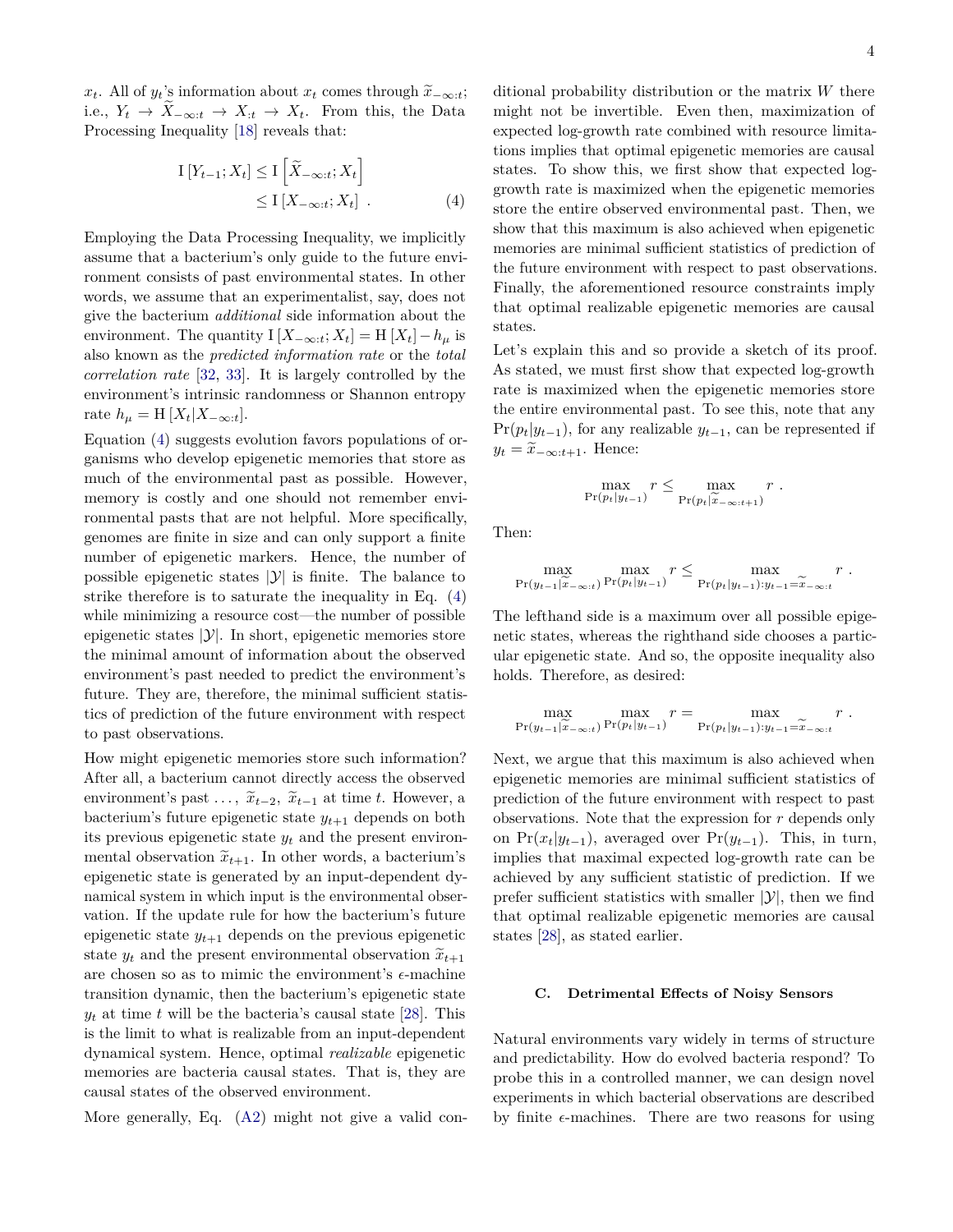<span id="page-4-1"></span>

<span id="page-4-0"></span>FIG. 2. Hidden Markov models that describe the environment's time evolution  $x_t$  (top) and bacterial observations  $\widetilde{x}_t$ (bottom). Note that Fig. [2\(](#page-4-0)bottom) is a nonunifilar hidden Markov model; the next state is not uniquely determined by the prior state and the observed symbol because both symbols can be emitted from both states.

finite  $\epsilon$ -machines to probe bacterial behavior. First, when environments are generated by finite  $\epsilon$ -machines, one can quantitatively predict optimal phenotypic strategies. See below. Second, even finite  $\epsilon$ -machines are quite rich, as they can have a wide range of stochasticity and structure. Regardless of the  $\epsilon$ -machine, results from the previous subsection suggest that bacteria should become predictors of their potentially complex environment.

However, sensors are noisy and this degrades a bacterium's ability to predict and detect regularities, especially in less predictable or less structured environments. Bacteria who noisily sense and bet-hedge might be outcompeted by other nonsensing stochastic switchers [\[7\]](#page-6-4). Are optimized bacteria still environmental prediction engines?

We study the effect of sensor noise via an illustrative example. Consider an experiment that has been designed so that at any time step, lactose is everywhere at one of two concentrations: 0 and a concentration that we set to be 1 without loss of generality. The experimentalist changes the lactose concentration in time according to the unifilar hidden Markov model shown in Fig. [2\(](#page-4-0)top).

Bacteria observe the present lactose concentration via transcription of the lacZ gene. The lacZ gene is more likely to be transcribed when there is lactose in the environment, as the lactose will bind to a lac repressor that inhibits transcription. Such binding is governed by thermal fluctuations. Hence, there is a error probability *p*

that 0 is incorrectly sensed as 1 and that 1 is mis-sensed as 0. (In general, these mis-sensing probabilities are not identical, but we assume that they are identical for the sake of simplicity.) This probability *p* depends on the temperature, on the concentration of lactose when present, and on the free energy landscape of the sensor and the sensed [\[34\]](#page-7-23).

Due to this sensing noise, the time series of bacterial observations from the point of view of any particular bacterium is a realization of the process generated by the hidden Markov model in Fig. [2\(](#page-4-0)bottom). In this model, environmental state transitions can produce either concentrations 0 or 1 with probabilities determined by the error parameter *p*. Fig. [2\(](#page-4-0)bottom) is built from Fig. [2\(](#page-4-0)top) by altering state transitions to include the mis-sensing probabilities of the noisy sensor.

What should a bacterium faced with this observed time series do? Ideally, as discussed above, it should estimate whether or not the environment is in state *A* or state *B* in Fig. [2\(](#page-4-0)bottom) from its observations 0 and 1. When the sensor is noiseless—i.e., in the absence of thermal fluctuations or when  $p = 0$ —the bacterium can employ a simple input-dependent dynamical system to correctly estimate whether or not the environment is in state *A* or *B*: that of Fig.  $2(\text{top})$  $2(\text{top})$ .

When bacterial sensors are noisy, a perfect classification of pasts of bacterial observations into state *A* or *B* is no longer possible. Optimized bacteria must try to find causal states of a much more complicated stochastic process—that generated by Fig. [2\(](#page-4-0)bottom)—that an infinite number of causal states that arise from its (noise-induced) nonunifilarity [\[35\]](#page-7-24). (See Appendix [B](#page-10-1) for evidence that the number of causal states is infinite.) Due to resource constraints, though, an optimized bacterium cannot internally represent an infinite number of states to predict. Rather it must now calculate lossy causal states [\[36\]](#page-7-25). From Appendix [B,](#page-10-1) the predictive information *Ipred* saturates quickly as a function of the number of causal states  $|y|$ , implying that resource constraints still permit a near-optimal storage of predictive information.

However, our optimized, noisily-sensing bacterium perceives different lactose concentrations for the same environmental concentration. This heterogeneity in sensation leads to additional heterogeneity in phenotype expression above and beyond that predicted by the optimal bet-hedging strategy.

To illustrate this, we imagine that there are two possible phenotypes: one  $p_G$  that does not have the ability to produce phenotypic machinery to digest lactose and one  $p<sub>L</sub>$  that does have the ability to produce said machinery. For the associated reproduction rates suppose that  $f(p_G, 0) = 1$ ,  $f(p_G, 1) = 1$ ,  $f(p_L, 0) = 0.75$ , and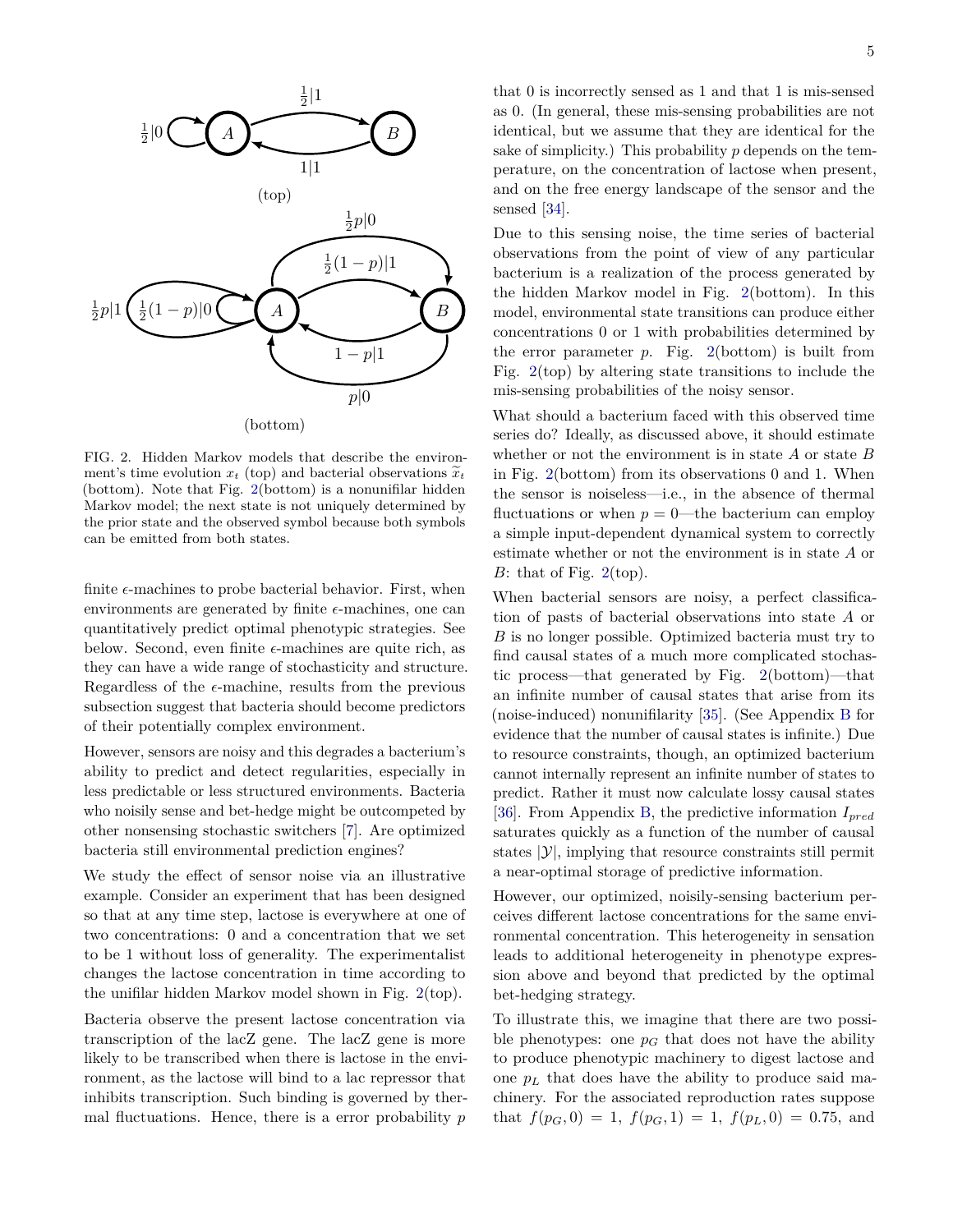<span id="page-5-2"></span>

<span id="page-5-0"></span>FIG. 3. Optimal phenotypic response depends heavily on sensor noisiness: Horizontal axis the sensing error rate *p*; vertical the probability  $Pr(p_t = p_G | x_t)$  of exhibiting a nonlactosedigesting phenotype given that the environment is in state  $x_t \in \{0, 1\}$ . When  $x_t = 0$ , the bacterium optimally expresses the nonlactose-digesting phenotype; when  $x_t = 1$ , it optimally expresses the lactose-digesting phenotype. As the expressed phenotype can only depend on past bacterial observations, such an optimal response is impossible. And so, as sensor noisiness *p* increases, the response tracks further from optimal.

 $f(p_L, 1) = 2$ . These take into account both that producing the enzymes which digest lactose is expensive and that lactose, when digested, provides the bacterium with energy [\[19\]](#page-7-8). If we assume that the epigenetic memory fully stores information about pasts of length 10, then  $Pr(p_G|x)$  depends on the sensor noisiness characterized by error probability *p*. See Fig. [3.](#page-5-0) We have assumed, for simplicity, that bacteria use a slightly sub-optimal phenotypic strategy: that their phenotypic strategy maximizes expected log growth rate in the case that all bacteria have seen the same bacterial observations. See App. B.

Figure [4](#page-5-1) shows that the maximal expected log-growth rate  $r^*$  decreases with increasing  $p$ , implying that growth is negatively affected by sensor noise. Furthermore, from simulations described in App. [C,](#page-13-0) simple stochastic switching strategies sans sensing can outcompete optimal phenotypic bet-hedging strategies with noisily-sensed epigenetic memory when  $r^* < 0.13$  or when  $p > 0.19$ . And, these limitations ignore the costs of sensing and memory storage [\[7\]](#page-6-4). It is apparently not worthwhile to store expensive epigenetic memory when sensor noise is too large. The critical level of sensor noise depends on the reproductive rates, the temporal statistics of the environment, and the effect of epigenetic memory cost on reproductive rates. For instance, when environments are periodic with a very short period, the stochastic switching strategy will likely outcompete the phenotypic bet-hedging strategy even



<span id="page-5-1"></span>FIG. 4. Maximal expected log-growth rate quickly decreases with increasing sensor noise level:  $r^*$  versus noise level  $p$  for environments with order-10 Markov memories. From simulations described in App. [C,](#page-13-0) simple stochastic switching strategies sans sensing can outcompete optimal phenotypic bet-hedging strategies with noisily-sensed epigenetic memory when  $r^*$  < 0.13 or when  $p > 0.19$ . The blue region indicates where optimal phenotypic bet-hedging strategies with sensing outcompete stochastic switching strategies sans sensing, and the green region indicates the opposite.

when there is no sensor noise [\[26\]](#page-7-14).

## **III. CONCLUSIONS**

These results lead us to propose that isogenic bacteria populations must predict their environment to maximize their expected log-growth rate, assuming that their sensors are not so noisy that stochastic switching strategies without sensing can outcompete optimal phenotypic bet-hedging strategies with sensing. This conclusion and Eq. [\(A2\)](#page-10-0) give explicitly-testable predictions for new kinds of bacterialevolution experiment in which populations evolve subject to a fluctuating *memoryful* environment. For instance, one can subject populations to partly-random, partlypredictable patterns of antibiotics. The prediction is that the bacteria, if sensor noise is small enough, will develop optimal phenotypic bet-hedging behavior in which their probability of exhibiting a particular phenotype implies epigenetic memory, i.e., with phenotypic variability given by Eq. [\(A2\)](#page-10-0) and with epigenetic memories that correspond to causal states of the environment. (Epigenetic mechanisms might include postreplicative DNA methylation [\[37\]](#page-7-26), which might occur on time scales as fast as minutes [\[38\]](#page-7-27).) Although the above analysis focused on bacteria, similar results apply to the phenotype-switching fungi cited earlier.

That said, Ref. [\[7\]](#page-6-4)'s setup might be more appropriate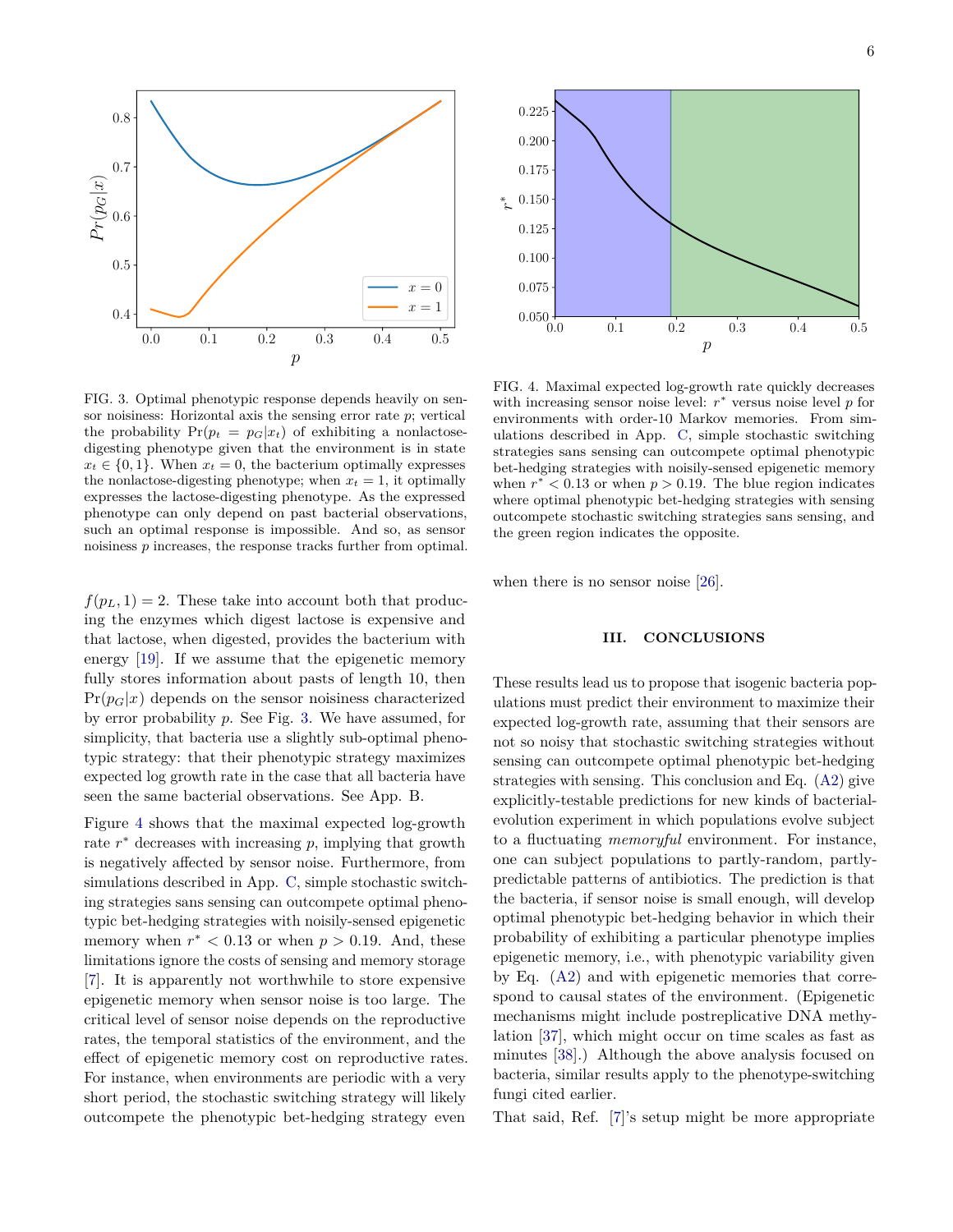<span id="page-6-8"></span>for interfacing with experiment. As such, we briefly describe an extension of that setup that should yield similar qualitative results to those presented here. Reference [\[7\]](#page-6-4) studied phenotypic bet-hedging in a continuous-time system and assessed the difference between stochastically switching phenotypes (bet-hedging) and switching to the best phenotype based on sensing. In point of fact, there is a time delay between sensing and action that can be explicitly built into a model of environmental sensing and phenotypic switching, as we have done here. One should then find that *memory* of past environmental states, above and beyond instantaneous sensing of present environmental states, can be used to better select the next phenotype. The environment's inherent stochasticity will also lead such optimally-sensing populations to not only utilize memory of past fluctuations, but also to stochastically choose phenotypes.

For randomly selected processes,  $\epsilon$ -machines are usually not finite. Indeed, in our illustrative example, the tiniest bit of sensor noise led to an infinite  $\epsilon$ -machine. Thus, the resource constraints mentioned earlier become paramount when addressing more naturalistic environments and more realistic setups. It is surprisingly easy to put resource constraints and predictive information on the same footing in this framework based solely on their effect on expected log-growth rate.

Consider Eq. [\(A3\)](#page-10-2). More stringent constraints on bacterium size will tend to increase reproductive rates  $f(p, x)$ , since less material is required to generate a new bacterium. Resource constraints therefore will increase the second term in Eq. [\(A3\)](#page-10-2). However, stronger resource constraints tend to diminish the predictive information captured by the bacterial population, as given by the first term in Eq. [\(A3\)](#page-10-2). We therefore expect that the input-dependent dynamical system supporting a bacterium's epigenetic states will usually find "lossy causal states" [\[36\]](#page-7-25) rather than

causal states. The degree of tradeoff between resource constraints and predictive information will be determined by the environment and the organism's ability to grow in said environment. Lossy causal states can be calculated using the methods of Ref. [\[36\]](#page-7-25), although here we found suboptimal lossy causal states using the methods of Ref. [\[35\]](#page-7-24).

The derivation above assumed that the environment was so large that its evolution was independent of bacteria phenotypes. However, bacteria certainly affect their environment, at the very least by secreting molecules and removing nutrients. Ideally, we would not assume that the environment's evolution was independent of the bacteria's actions, thereby closing the sensorimotor loop and allowing for niche construction [\[39\]](#page-7-28). We expect relaxing this assumption to yield much more complicated quantifiers of the quality of epigenetic memory, given the difficulty of solution of partially observable Markov decision processes (POMDPs); e.g., as described in Refs. [\[40](#page-7-29)[–42\]](#page-7-30). However, we expect causal states to be optimal epigenetic states in any case, since the belief states used in the solution of POMDPs are causal states.

# **ACKNOWLEDGMENTS**

The authors thank J. Horowitz, D. Amor, A. Solon, J. England, C. Ellison, C. Hillar, and S. DeDeo for helpful discussions, and the Santa Fe Institute for its hospitality during visits, where JPC is an External Faculty member. This material is based upon work supported by, or in part by, the John Templeton Foundation grant 52095, the Foundational Questions Institute grant FQXi-RFP-1609, the U. S. Army Research Laboratory and the U. S. Army Research Office under contract W911NF-13-1-0390. S.E.M. was funded by an MIT Physics of Living Systems Fellowship.

- <span id="page-6-0"></span>[1] H. R. Bonifield and K. T. Hughes. Flagellar phase variation in *Salmonella enterica* is mediated by a posttranscriptional control mechanism. *J. Bacterio.*, 185(12):3567– 3574, 2003. [1](#page-0-3)
- <span id="page-6-6"></span>[2] E. R. Moxon, P. B. Rainey, M. A. Nowak, and R. E. Lenski. Adaptive evolution of highly mutable loci in pathogenic bacteria. *Current Biology*, 4(1):24–33, 1994. [1](#page-0-3)
- <span id="page-6-7"></span>[3] C. D. Bayliss, D. Field, and E. R. Moxon. The simple sequence contingency loci of *Haemophilus influenzae* and *Neisseria meningitidis*. *J. Clinical Invest.*, 107(6):657, 2001. [1](#page-0-3)
- <span id="page-6-1"></span>[4] D. B Kearns, F. Chu, R. Rudner, and R. Losick. Genes governing swarming in *Bacillus subtilis* and evidence for

a phase variation mechanism controlling surface motility. *Molecular Microbio.*, 52(2):357–369, 2004. [1](#page-0-3)

- <span id="page-6-2"></span>[5] M. Kærn, T. C Elston, W. J. Blake, and J. J. Collins. Stochasticity in gene expression: From theories to phenotypes. *Nature Rev. Gen.*, 6(6):451–464, 2005. [1](#page-0-3)
- <span id="page-6-3"></span>[6] H. J. E. Beaumont, J. Gallie, C. Kost, G. C. Ferguson, and P. B Rainey. Experimental evolution of bet hedging. *Nature*, 462(7269):90–93, 2009. [1](#page-0-3)
- <span id="page-6-4"></span>[7] E. Kussell and S. Leibler. Phenotypic diversity, population growth, and information in fluctuating environments. *Science*, 309(5743):2075–2078, 2005. [1,](#page-0-3) [3,](#page-2-1) [5,](#page-4-1) [6,](#page-5-2) [7](#page-6-8)
- <span id="page-6-5"></span>[8] J. Seger and H. J. Brockmann. What is bet-hedging? *Oxford Surveys in Evolutionary Biology*, 4:182–211, 1987.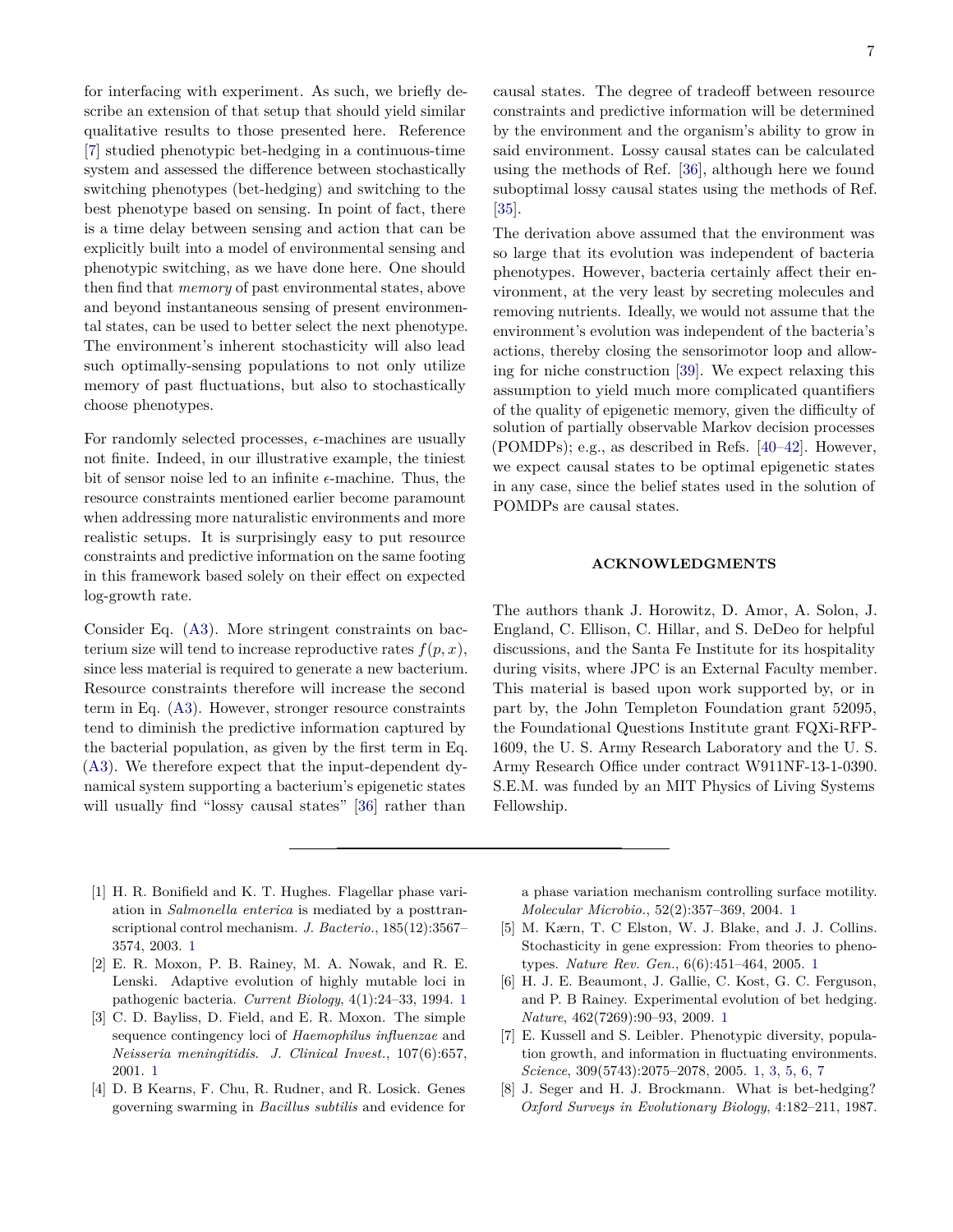[1](#page-0-3)

- <span id="page-7-0"></span>[9] I. G. de Jong, P. Haccou, and O. P. Kuipers. Bet hedging or not? A guide to proper classification of microbial survival strategies. *Bioessays*, 33(3):215–223, 2011. [1](#page-0-3)
- <span id="page-7-1"></span>[10] D. Cohen. Optimizing reproduction in a randomly varying environment. *J. Theo. Bio.*, 12:119–129, 1966. [1](#page-0-3)
- <span id="page-7-2"></span>[11] M. G. Bulmer. Delayed germination of seeds: Cohen's model revisited. *Theo. Pop. Bio.*, 26:367–377, 1984. [1](#page-0-3)
- <span id="page-7-3"></span>[12] S. Maslov and K. Sneppen. Well-temperate phage: optimal bet-hedging against local environmental collapses. *Sci. Reports*, 5:10523, 2015. [1](#page-0-3)
- <span id="page-7-4"></span>[13] D. R. Soll and B. Kraft. A comparison of high frequency switching in the yeast *Candida albicans* and the slime mold *Dictyostelium discoideum*. *Genesis*, 9(4-5):615–628, 1988. [1](#page-0-3)
- [14] N. Jain, A. Guerrero, and B. C. Fries. Phenotypic switching and its implications for the pathogenesis of *Cryptococcus neoformans*. *FEMS Yeast Res.*, 6(4):480–488, 2006.
- [15] A. Guerrero, N. Jain, D. L. Goldman, and B. C. Fries. Phenotypic switching in *Cryptococcus neoformans*. *Microbiology*, 152(1):3–9, 2006.
- <span id="page-7-5"></span>[16] J. Pérez-Martín, J. A. Uría, and A. D. Johnson. Phenotypic switching in *Candida albicans* is controlled by a SIR2 gene. *EMBO J.*, 18(9):2580–2592, 1999. [1](#page-0-3)
- <span id="page-7-6"></span>[17] J. L. Kelly. A new interpretation of information rate. In *The Kelly Capital Growth Investment Criterion: Theory and Practice*, pages 25–34. World Scientific, 2011. [1](#page-0-3)
- <span id="page-7-7"></span>[18] T. M. Cover and J. A. Thomas. *Elements of Information Theory*. Wiley-Interscience, New York, second edition, 2006. [1,](#page-0-3) [4](#page-3-1)
- <span id="page-7-8"></span>[19] E. Dekel and U. Alon. Optimality and evolutionary tuning of the expression level of a protein. *Nature*, 436(7050):588– 592, 2005. [1,](#page-0-3) [6](#page-5-2)
- <span id="page-7-9"></span>[20] A. R. Barron and T. M. Cover. A bound on the financial value of information. *IEEE Trans. Info. Th.*, 34(5):1097– 1100, 1988. [1,](#page-0-3) [2](#page-1-1)
- <span id="page-7-10"></span>[21] C. T. Bergstrom and M. Lachmann. Shannon information and biological fitness. In *Information Theory Workshop, 2004. IEEE*, volume IEEE 0-7803-8720-1, pages 50–54, 2004. [1,](#page-0-3) [2,](#page-1-1) [10](#page-9-1)
- <span id="page-7-11"></span>[22] S. Henikoff and J. M. Greally. Epigenetics, cellular memory and gene regulation. *Current Biology*, 26(14):R644– R648, 2016. [1](#page-0-3)
- <span id="page-7-12"></span>[23] M. C. Donaldson-Matasci, C. T. Bergstrom, and M. Lachmann. The fitness value of information. *Oikos*, 119(2):219– 230, 2010. [1,](#page-0-3) [2,](#page-1-1) [3,](#page-2-1) [11](#page-10-3)
- <span id="page-7-15"></span>[24] T. Cover and R. King. A convergent gambling estimate of the entropy of English. *IEEE Trans. Info. Th.*, 24(4):413– 421, 1978. [1](#page-0-3)
- <span id="page-7-13"></span>[25] D. L. Venable and L. Lawlor. Delayed germination and dispersal in desert annuals: Escape in space and time. *Oecologia*, 46(2):272–282, 1980. [1](#page-0-3)
- <span id="page-7-14"></span>[26] Eva Jablonka, Beata Oborny, Istvan Molnar, Eva Kisdi, Josef Hofbauer, and Tamas Czaran. The adaptive advantage of phenotypic memory in changing environments. *Phil. Trans. R. Soc. Lond. B*, 350(1332):133–141, 1995. [1,](#page-0-3) [6](#page-5-2)
- <span id="page-7-16"></span>[27] O. Rivoire and S. Leibler. The value of information for populations in varying environments. *J Stat. Physics*, 142(6):1124–1166, 2011. [2,](#page-1-1) [3](#page-2-1)
- <span id="page-7-17"></span>[28] C. R. Shalizi and J. P. Crutchfield. Computational mechanics: Pattern and prediction, structure and simplicity. *J. Stat. Phys.*, 104:817–879, 2001. [2,](#page-1-1) [3,](#page-2-1) [4](#page-3-1)
- <span id="page-7-19"></span>[29] M. L. Littman, R. S. Sutton, and S. P. Singh. Predictive representations of state. In *NIPS*, volume 14, pages 1555– 1561, 2001. [3](#page-2-1)
- <span id="page-7-18"></span>[30] N. Travers and J. P. Crutchfield. Equivalence of history and generator  $\epsilon$ -machines. arxiv.org:1111.4500. [3](#page-2-1)
- <span id="page-7-20"></span>[31] S. Still, D. A. Sivak, A. J. Bell, and G. E. Crooks. Thermodynamics of prediction. *Phys. Rev. Lett.*, 109:120604, Sep 2012. [3](#page-2-1)
- <span id="page-7-21"></span>[32] R. G. James, C. J. Ellison, and J. P. Crutchfield. Anatomy of a bit: Information in a time series observation. *CHAOS*, 21(3):037109, 2011. [4](#page-3-1)
- <span id="page-7-22"></span>[33] R. G. James, K. Burke, and J. P. Crutchfield. Chaos forgets and remembers: Measuring information creation, destruction, and storage. *Phys. Lett. A*, 378:2124–2127, 2014. [4](#page-3-1)
- <span id="page-7-23"></span>[34] R. Phillips, J. Kondev, J. Theriot, and H. Garcia. *Physical biology of the cell*. Garland Science, 2012. [5](#page-4-1)
- <span id="page-7-24"></span>[35] S. E. Marzen and J. P. Crutchfield. Nearly maximally predictive features and their dimensions. *Phys. Rev. E*, 95(5):051301(R), 2017. [5,](#page-4-1) [7,](#page-6-8) [11](#page-10-3)
- <span id="page-7-25"></span>[36] S. E. Marzen and J. P. Crutchfield. Predictive ratedistortion for infinite-order Markov processes. *J. Stat. Phys.*, 163(6):1312–1338, 2016. [5,](#page-4-1) [7,](#page-6-8) [13](#page-12-0)
- <span id="page-7-26"></span>[37] J. Casadesús and D. Low. Epigenetic gene regulation in the bacterial world. *Microbio. Mole. Bio. Rev.*, 70(3):830– 856, 2006. [6](#page-5-2)
- <span id="page-7-27"></span>[38] J. W. Kappler. The kinetics of dna methylation in cultures of a mouse adrenal cell line. *J. Cell. Physiology*, 75(1):21– 31, 1970. [6](#page-5-2)
- <span id="page-7-28"></span>[39] F. J. Odling-Smee, K. N. Laland, and M. W. Feldman. *Niche Construction: The Neglected Process in Evolution*. Princeton University Press, Princeton, New Jersey, 2003. [7](#page-6-8)
- <span id="page-7-29"></span>[40] N. Meuleau, K.-E. Kim, L. P. Kaelbling, and A. R. Cassandra. Solving pomdps by searching the space of finite policies. In *Proc. Fifteenth Conf. Uncertainty Artif. Intel.*, pages 417–426. Morgan Kaufmann Publishers Inc., 1999. [7](#page-6-8)
- [41] F. Doshi-Velez, D. Pfau, F. Wood, and N. Roy. Bayesian nonparametric methods for partially-observable reinforcement learning. *IEEE Trans. Patt. Anal. Mach. Intel.*, 37(2):394–407, 2015.
- <span id="page-7-30"></span>[42] M. Hausknecht and P. Stone. Deep recurrent q-learning for partially observable MDPS. *CoRR, abs/1507.06527*, 2015. [7](#page-6-8)
- <span id="page-7-31"></span>[43] *The Entropy of Functions of Finite-state Markov Chains*, volume 28, Publishing House of the Czechoslovak Academy of Sciences, Prague, 1957. Held at Liblice near Prague from November 28 to 30, 1956. [11](#page-10-3)
- <span id="page-7-32"></span>[44] S. Still and J. P. Crutchfield. Structure or noise? 2007. Santa Fe Institute Working Paper 2007-08-020; arxiv.org physics.gen-ph/0708.0654. [13](#page-12-0)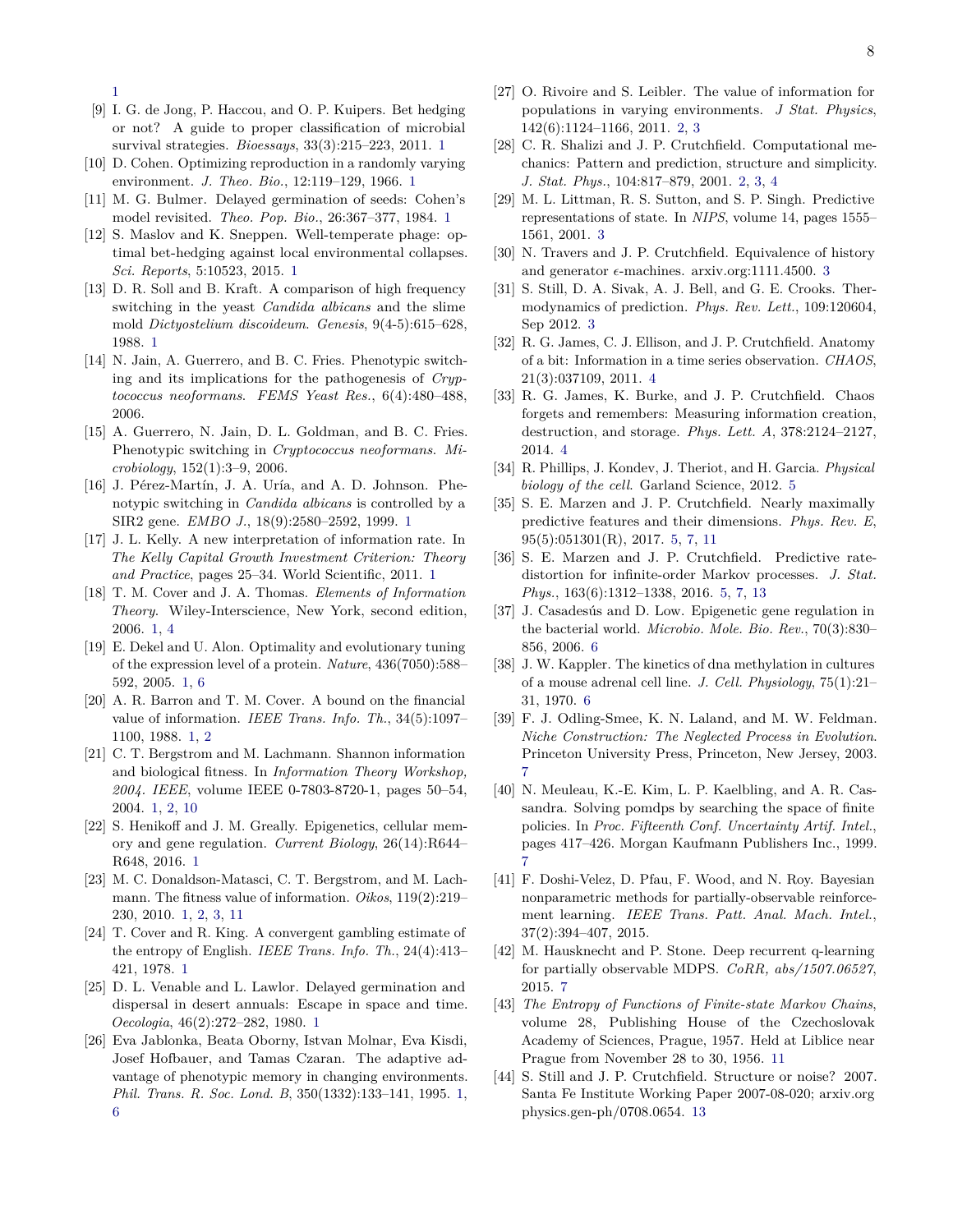<span id="page-8-0"></span>[45] S. Still, J. P. Crutchfield, and C. J. Ellison. Optimal causal inference: Estimating stored information and approximating causal architecture. *CHAOS*, 20(3):037111, 2010. [13](#page-12-0)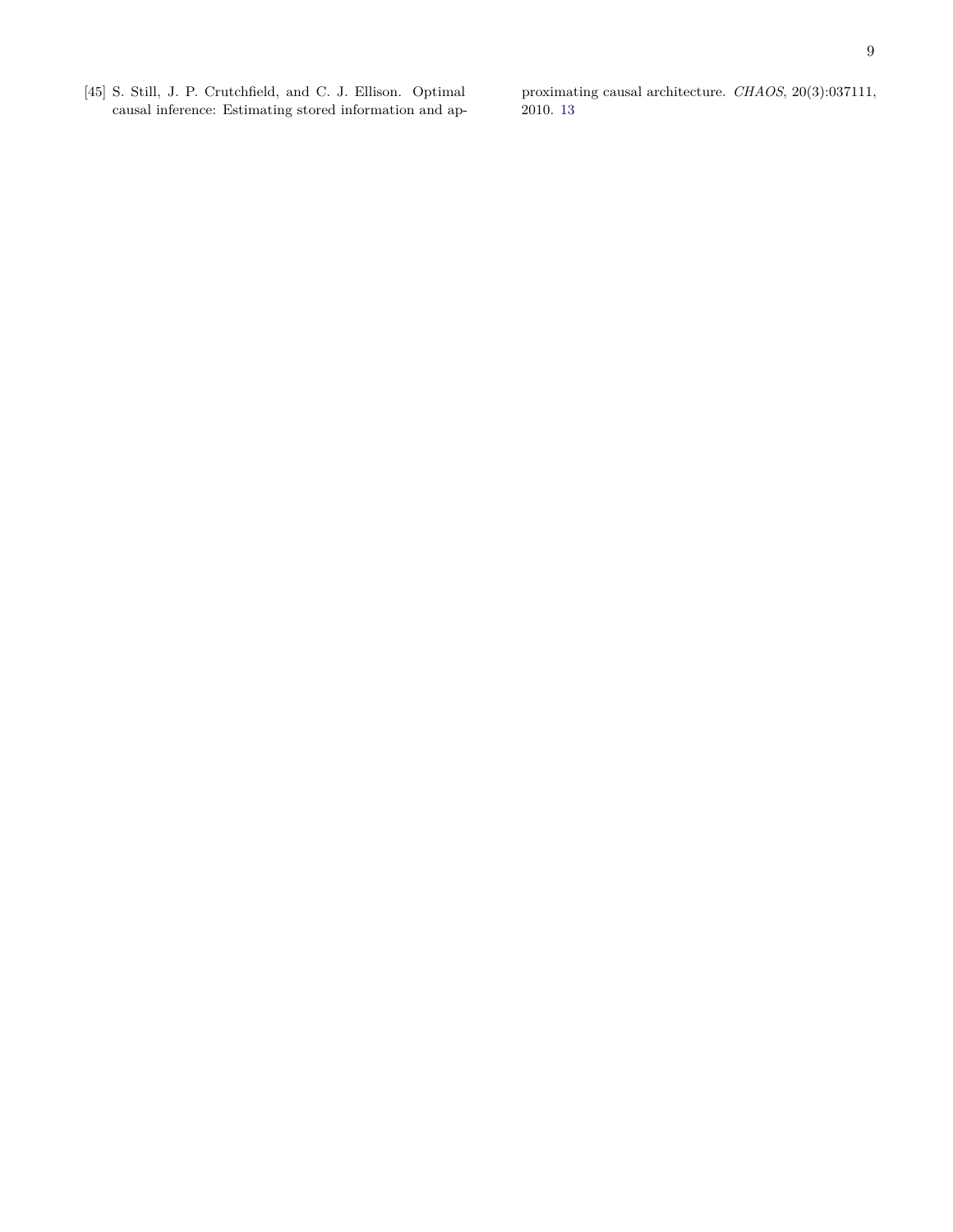#### <span id="page-9-0"></span>**Appendix A: Maximal Expected Log-Growth Rate**

<span id="page-9-1"></span>To keep our development self-contained, we derive here the maximal expected log-growth rate and the maximizing distribution over phenotypes. From the setup, we straightforwardly obtain:

<span id="page-9-2"></span>
$$
n_{t+1} = \sum_{p_t} (\Pr(p_t|y_{t-1})n_t) f(p_t, x_t)
$$
  
= 
$$
\left(\sum_{p_t} \Pr(p_t|y_{t-1}) f(p_t, x_t)\right) n_t,
$$

valid when  $n_t$  is sufficiently large. This yields an expected log-growth rate:

$$
r = \left\langle \log \frac{n_{t+1}}{n_t} \right\rangle
$$
  
= 
$$
\left\langle \log \left( \sum_{p_t} \Pr(p_t | y_{t-1}) f(p_t, x_t) \right) \right\rangle
$$
  
= 
$$
\sum_{y_{t-1}, x_t} \Pr(y_{t-1}, x_t) \log \left( \sum_{p_t} \Pr(p_t | y_{t-1}) f(p_t, x_t) \right).
$$
 (A1)

Note that we focus on the expected log-growth rate as a natural measure of a population's fitness, rather than on an individual's fitness which might be better measured via expected growth rate. Indeed, the lesson from phenotypic bet-hedging is that what is good for the population is not necessarily good for the individual. To survive, an individual should choose a strategy that survives in all environments, even if it grows slowly in some. However, a population has the luxury of betting some organisms on phenotypes that might not survive in certain environments if they grow much faster in others. Hence, we are interested in what kinds of isogenic bacterial *populations* evolve. However, since these populations are isogenic, we describe the evolved population by describing properties of the individual bacterium.

We seek the bet-hedging strategy  $Pr(p_t|y_{t-1})$  that maximizes expected log-growth rate *r*. Our derivation closely follows that of Ref. [\[21\]](#page-7-10), with the key change that we now allow for side-information from epigenetic memory. We maximize *r*, subject to the constraint that  $\sum_{p_t} \Pr(p_t|y_{t-1}) = 1$  for all  $y_t$ , via the Lagrangian:

$$
\mathcal{L} = \sum_{y_{t-1}, x_t} \Pr(y_{t-1}, x_t) \log \left( \sum_{p_t} \Pr(p_t | y_{t-1}) f(p_t, x_t) \right) + \sum_{y_{t-1}} \lambda_{y_{t-1}} \sum_{p_t} \Pr(p_t | y_{t-1}),
$$

with respect to  $Pr(p_t|y_{t-1})$ , where  $\lambda_{y_{t-1}}$  is the Lagrange multiplier for each epigenetic state  $y_{t-1}$ . Note that if the bacteria population strongly affected the environment's dynamics, then  $Pr(y_{t-1}, x_t)$  would depend on  $Pr(p_t|y_{t-1})$ . Instead, we assume the environment is so large that the bacteria population does not affect it.

To find the strategy  $Pr(p_t|y_{t-1})$  that maximizes *r*, we take derivatives of the Lagrangian and set them to 0:

$$
0 = \frac{\partial \mathcal{L}}{\partial \Pr(p_t|y_{t-1})}
$$
  
= 
$$
\sum_{x_t} \Pr(x_t|y_{t-1}) \frac{f(p_t, x_t)}{\sum_{p_t} \Pr(p_t|y_{t-1}) f(p_t, x_t)} - \lambda_{y_{t-1}}.
$$

And so:

$$
\lambda_{y_{t-1}} = \sum_{x_t} \Pr(x_t | y_{t-1}) \frac{f(p_t, x_t)}{\sum_{p_t} \Pr(p_t | y_{t-1}) f(p_t, x_t)}.
$$

Let  $\mathbf{x}_y$  be the vector of optimal strategies  $Pr(p_t|y_{t-1})$ ,  $\mathbf{p}_y$  the vector of  $Pr(x_t|y_{t-1})$ , and *W* the matrix with elements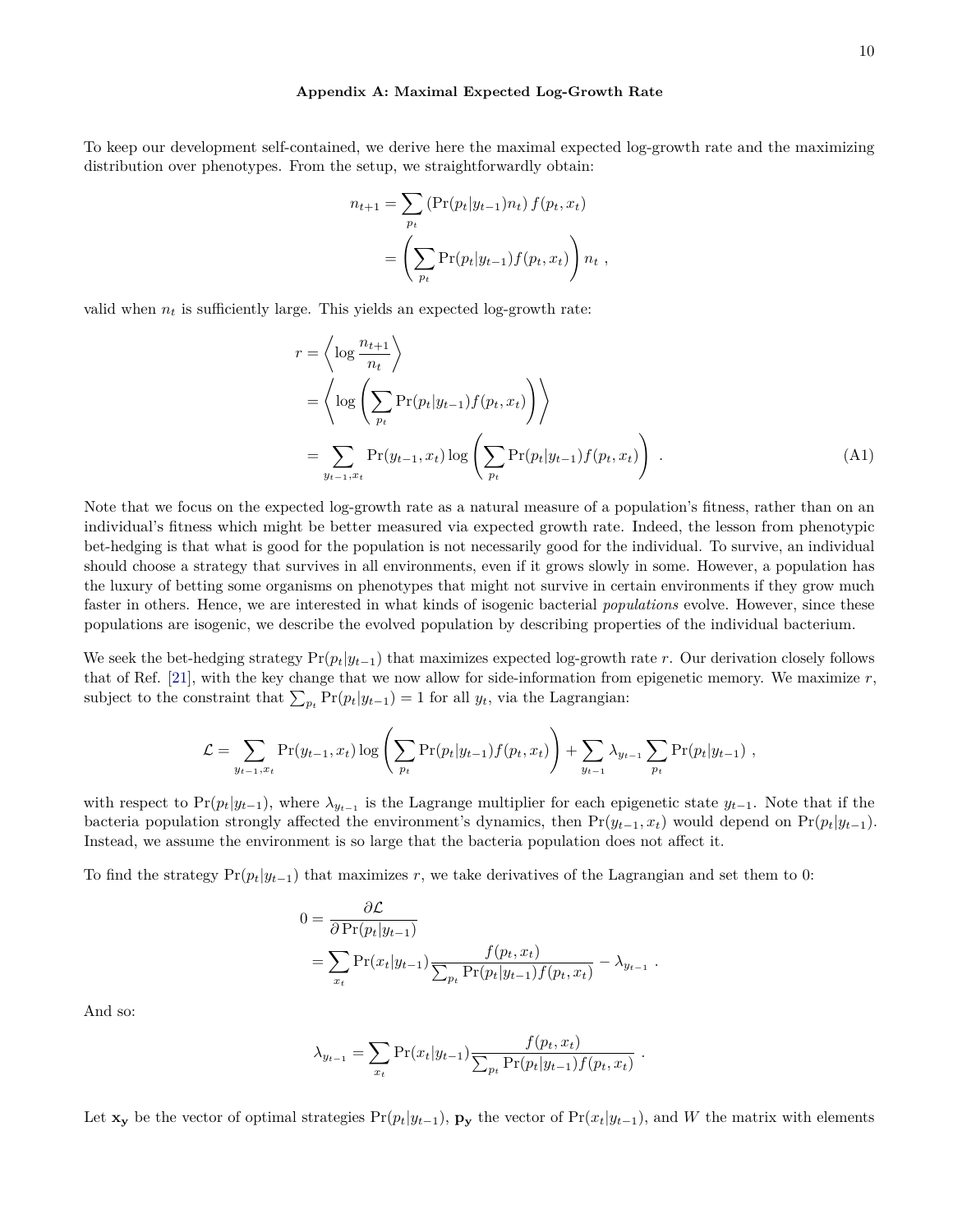<span id="page-10-3"></span> $f(p_t, x_t)$ . Then, the preceding result in matrix form is:

$$
\lambda_y \mathbf{1} = W\left(\mathbf{p}_y \odot [W^\top \mathbf{x}_y]^{\odot -1}\right) ,
$$

where the 1s vector 1 has the length of the number of possible phenotypes and  $\odot$  is the Hadamard product, so that  $\odot$ represents component-wise multiplication and  $[W^{\top} \mathbf{x}_y]^{\odot -1}$  represents component-wise inversion. If W is invertible, then we solve for **xy**:

$$
\mathbf{x}_{y} = \frac{1}{\lambda_{y}} \left( W^{\top} \right)^{-1} \left( \mathbf{p}_{y} \odot \left[ W^{-1} \mathbf{1} \right]^{\odot -1} \right) ,
$$

and, using the normalization condition  $\mathbf{1}^\top \mathbf{x}_y = 1$ , we fortuitously find that:

<span id="page-10-0"></span>
$$
\mathbf{x}_y = \frac{\mathbf{p}_y \odot [W^{-1}\mathbf{1}]^{\odot -1}}{W^{\top}} \tag{A2}
$$

Note that this is the maximizing conditional distribution *if* it is in the strategy simplex and *if W* is invertible. One might relax the condition that *W* is invertible, if *W* is square, via the Drazin inverse. In sum, Eq.  $(A2)$  determines the optimal strategy for phenotypic variability given a particular epigenetic memory. It is comparable to a manipulation of Ref. [\[23\]](#page-7-12)'s Eq. (16).

The expected log-growth rate r is, from Eq. [\(A1\)](#page-9-2), a function of epigenetic memories  $Pr(y_t|x_{t+1})$ , the phenotypic strategy  $Pr(p_t|y_{t-1})$ , and reproductive rates  $f(p_t, x_{t})$ . Given the optimal strategy  $\mathbf{x}_y$  from Eq. [\(A2\)](#page-10-0), one finds a maximal expected log-growth rate:

$$
r^* = \sum_{y_{t-1}, x_t} \Pr(y_{t-1}, x_t) \log \frac{\Pr(x_t|y_{t-1})}{\sum_{p_t} (W^{-1})_{p_t, x_t}} = -\text{H}\left[X_t|Y_{t-1}\right] - \sum_{x_t} \Pr(x_t) \log \sum_{p_t} (W^{-1})_{p_t, x_t} .
$$
(A3)

Equation [\(A3\)](#page-10-2) is comparable to Ref. [\[23\]](#page-7-12)'s Eq. (17), in which  $y(e|c)$  is set to  $p(e|c)$  and in which  $d(e)$  is calculated in terms of *W*.

### <span id="page-10-2"></span><span id="page-10-1"></span>**Appendix B: Sensor Noise**

We would first like to calculate  $I_{pred} = I\left[Y_T; \tilde{X}_T\right]$ . Here, we take  $Y_t$  to be a uniform coarse-graining of the mixed state simplex [\[35,](#page-7-24) [43\]](#page-7-31). We cannot find the recurrent mixed states, but instead calculate transient mixed states for trajectories of length *T*. Since there are only two states in the underlying hidden Markov model, the mixed-state simplex is one dimensional and characterized completely by the probability that one is in state *A* given a trajectory  $\widetilde{x}_{0:T}$ . Our calculations require only two labeled-transition matrices:

$$
T^{(0)} = \begin{pmatrix} \frac{1}{2}(1-p) & p \\ \frac{1}{2}p & 0 \end{pmatrix} \text{ and } T^{(1)} = \begin{pmatrix} \frac{1}{2}p & 1-p \\ \frac{1}{2}(1-p) & 0 \end{pmatrix}.
$$

The equilibrium probability *µ* over states *A* and *B* is:

$$
\mu = \text{eig}_{1}(T^{(0)} + T^{(1)})
$$

$$
= \begin{pmatrix} \frac{2}{3} \\ \frac{1}{3} \end{pmatrix},
$$

where  $\text{eig}_1(M)$  is the normalized (i.e., entries sum to 1) eigenvector of eigenvalue 1 of matrix M. The probability of observing any particular trajectory is:

$$
p(\widetilde{x}_{0:T}) = 1^{\top} T^{(\widetilde{x}_{T-1})} \dots T^{(\widetilde{x}_0)} \mu
$$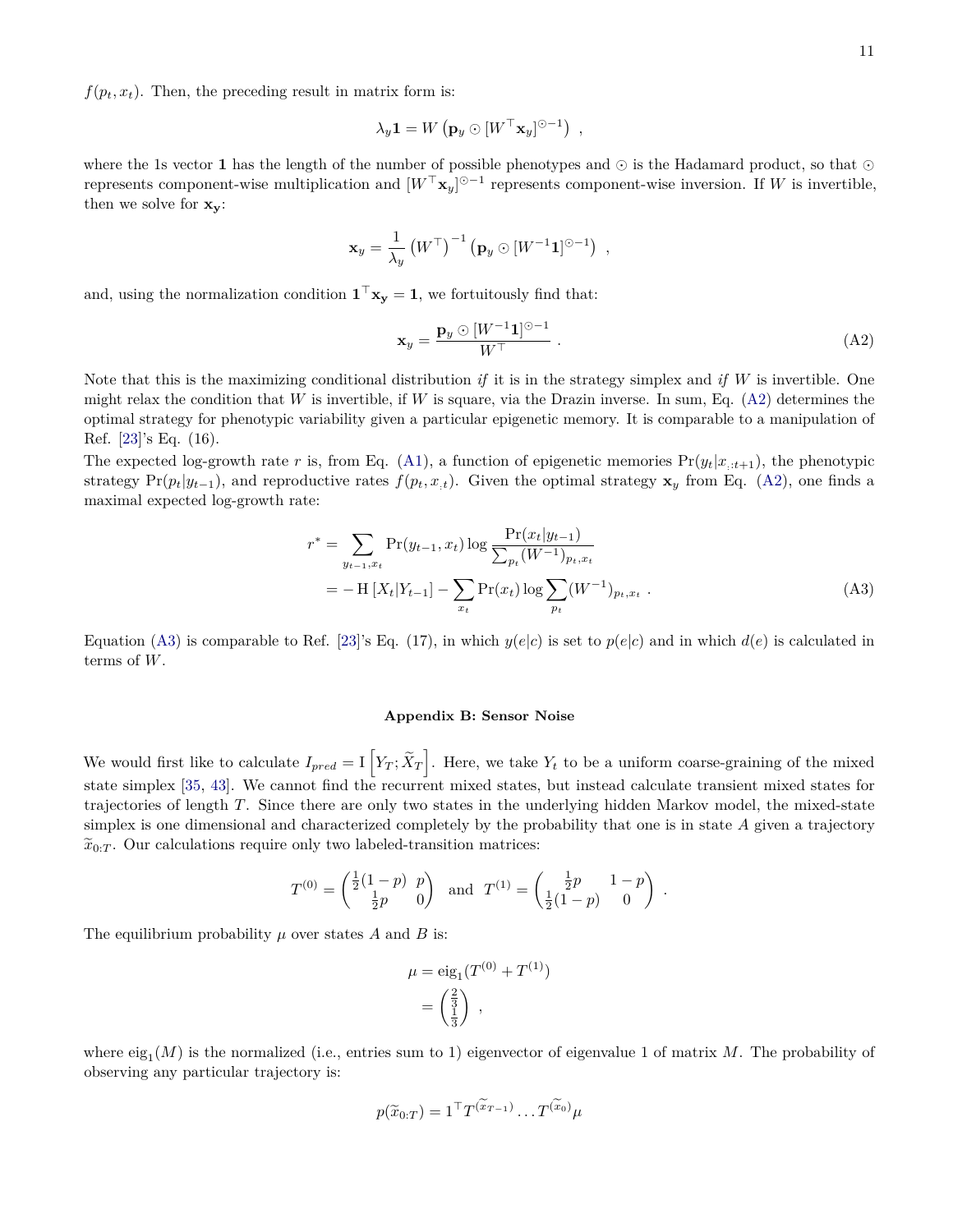

<span id="page-11-0"></span>FIG. 5. For the noisy Even Process, mixed states are in a one-dimensional simplex. A mixed state is completely characterized by  $Pr(S_T = A|\tilde{X}_{0:T} = \tilde{x}_{0:T})$ . The distribution over mixed states is, then, shown here as an empirical histogram over the unit interval, here shown with  $T = 12$  and 20 bins along the unit interval. This mixed state presentation suggests an infinite number of mixed states, since the empirical frequency distribution does not look to be a sum of delta functions.

and the corresponding mixed state has:

$$
\begin{pmatrix} \Pr(\mathcal{S}_T = A | \widetilde{X}_{0:T} = \widetilde{x}_{0:T}) \\ \Pr(\mathcal{S}_T = B | \widetilde{X}_{0:T} = \widetilde{x}_{0:T}) \end{pmatrix} = \frac{1}{p(\widetilde{x}_{0:T})} T^{(\widetilde{x}_{T-1})} \dots T^{(\widetilde{x}_0)} \mu.
$$

The empirical distribution over mixed states is shown in Fig. [5](#page-11-0) for  $p = 0.1$ .

To coarse grain, the mixed-state simplex—completely characterized by  $Pr(S_T = A | \tilde{X}_{0:T} = \tilde{x}_{0:T})$ —is divided into |Y| equal-sized bins, corresponding then to representation  $y_T$ . Let  $\delta_{|\mathcal{Y}|} : \tilde{x}_{0:T} \to y$  describe the map:

$$
\delta_{|\mathcal{Y}|}(\widetilde{x}_{0:T}) = \lfloor |\mathcal{Y}| \Pr(\mathcal{S}_T = A | \widetilde{X}_{0:T} = \widetilde{x}_{0:T}) \rfloor.
$$

We would like to calculate  $I_{pred} = I\left[Y_T; \tilde{X}_T\right]$ , which requires calculating  $Pr(\tilde{X}_T|Y_T)$ . We calculate the latter from:

$$
\Pr(\widetilde{X}_T|Y_T) = \sum_{\sigma} \Pr(\widetilde{X}_T|S_T = \sigma) \Pr(S_T = \sigma|Y_T) ,
$$

where:

$$
\Pr(\mathcal{S}_T = \sigma | Y_T) = \sum_{\widetilde{x}_{0:T}} \Pr(\mathcal{S}_T = \sigma | \widetilde{X}_{0:T} = \widetilde{x}_{0:T}) \Pr(\widetilde{X}_{0:T} = \widetilde{x}_{0:T} | Y_T)
$$

$$
\Pr(\mathcal{S}_T = \sigma | Y_T = y) = \sum_{\widetilde{x}_{0:T} : \delta_{|\mathcal{Y}|}(\widetilde{x}_{0:T}) = y} \Pr(\mathcal{S}_T = \sigma | \widetilde{X}_{0:T} = \widetilde{x}_{0:T}) p(\widetilde{x}_{0:T}) / \sum_{\widetilde{x}_{0:T} : \delta_{|\mathcal{Y}|}(\widetilde{x}_{0:T}) = y} p(\widetilde{x}_{0:T})
$$

and where  $Pr(\widetilde{X}_T | \mathcal{S}_T = \sigma)$  can be calculated from  $1^{\top} T^{(x_T)}_{:,\sigma}$ , so that:

$$
\Pr(\widetilde{X}_T = 0 | \mathcal{S}_T = A) = \frac{1}{2} \text{ and } \Pr(\widetilde{X}_T = 0 | \mathcal{S}_T = B) = p,
$$

and so on. Figure [6](#page-12-1) shows the predictive information  $I_{pred}$  so calculated, as a function of  $|\mathcal{Y}|$  for the particular value  $p = 0.1$ .

Finally, we would like to compute both optimal phenotypic heterogeneity  $Pr(p|x_t)$  and maximal expected log growth rate *r* <sup>∗</sup> as a function of sensor noise *p*. This turns out to be beyond the scope of this paper, for reasons detailed below.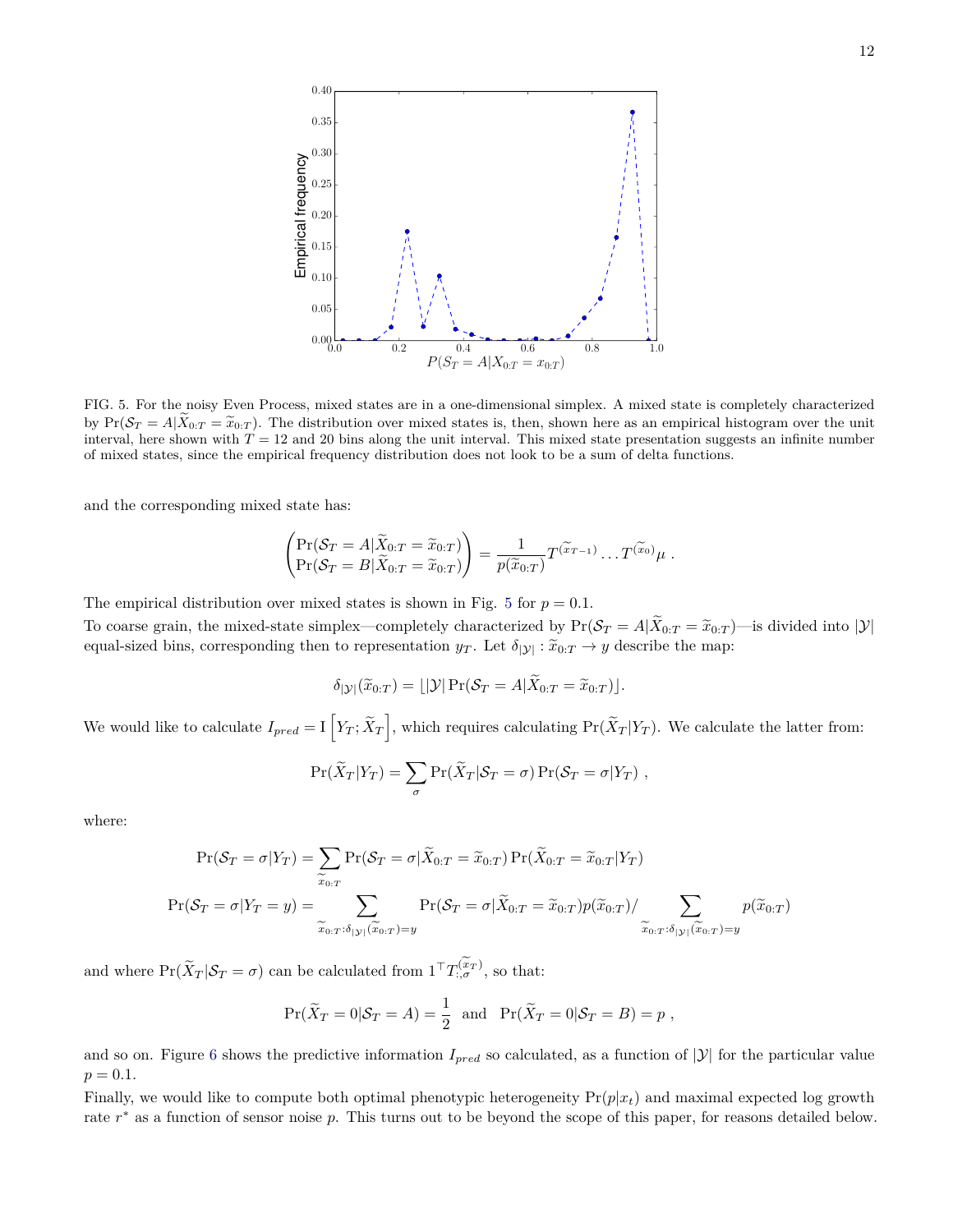<span id="page-12-0"></span>

<span id="page-12-1"></span>FIG. 6. Predictive information  $I_{pred}$  quickly saturates as a function of the number  $|\mathcal{Y}|$  of epigenetic states: At  $p = 0.1$ , with  $Y_t$ being a uniform coarse-graining of  $2^{15}$  mixed states  $(T = 15)$  with  $|\mathcal{Y}|$  coarse-grained states. This curve is representative of various *p* and is typical for such curves [\[36,](#page-7-25) [44,](#page-7-32) [45\]](#page-8-0).

If the bacterial population remains isogenic, then we can calculate phenotypic heterogeneity from consideration of the optimal phenotypic strategy given a particular environmental past. Of course, all the bacteria "sees"– all that influences its phenotypic strategy– is the observed environmental past. In other words, we have:

$$
\Pr(p|x_{-\infty:t}) = \sum_{\widetilde{x}_{-\infty:t}} \Pr(p|\widetilde{x}_{-\infty:t}) \Pr(\widetilde{x}_{-\infty:t}|x_{-\infty:t}).
$$

A tricky part is to correctly calculate  $Pr(\tilde{x}_{-\infty:t}|x_{-\infty:t})$ . Naively, it may seem that

$$
\Pr(\widetilde{x}_{t-L:t} | x_{t-L:t}) = p^{H(\widetilde{x}_{t-L:t}, x_{t-L:t})} (1-p)^{L-H(\widetilde{x}_{t-L:t}, x_{t-L:t})},
$$

where  $H(a, b)$  is the Hamming distance based on how we've defined the sensor noise, but this is incorrect. The probability of a cell experiencing a certain observation  $\tilde{x}_{t-L:t}$  is affected by the phenotypic strategy pursued by the cell, as that changes the fraction of cells having observed  $\tilde{x}_{t-L:t}$ , which then changes the fraction of cells observing a particular  $\tilde{x}_{t-L:t+1}$ . In reality, supposing that there are  $n_t(\tilde{x}_{t-L:t})$  cells that experience observations  $\tilde{x}_{t-L:t}$  at time t, then

$$
n_{t+1}(\widetilde{x}_{t+1-L:t+1}) = \sum_{\widetilde{x}'_{t-L:t}} n_t(\widetilde{x}'_{t-L:t}) \langle f(p, x_t) \rangle_{\Pr(p|\widetilde{x}'_{t-L:t})} \Pr(\widetilde{x}_{t+1-L:t+1}|\widetilde{x}'_{t-L:t})
$$
(B1)

where

$$
\Pr(\widetilde{x}_{t+1-L:t+1}|\widetilde{x}'_{t-L:t}) = \Pr(\widetilde{x}_{t}|x_{t})\delta_{\widetilde{x}_{t+1-L:t},\widetilde{x}'_{t+1-L:t}} \tag{B2}
$$

where  $Pr(\tilde{x}_{t_i}|x_{t_i})$  is  $1-p$  if they are identical and p otherwise for the particular example in this paper. This implies that the expected log growth rate is

<span id="page-12-2"></span>
$$
r = \left\langle \frac{\sum_{\widetilde{x}_{t+1-L:t+1}} n_{t+1}(\widetilde{x}_{t+1-L:t+1})}{\sum_{\widetilde{x}_{t-L:t}} n_t(\widetilde{x}_{t-L:t})} \right\rangle_t.
$$
\n(B3)

Given a phenotypic strategy  $Pr(p|\tilde{x}_{t-L:t})$ , we can calculate the expected log growth rate given the evolution equation above.

Note that Eq. [B3](#page-12-2) gives a different equation for expected log growth rate than previously given in App. A. There is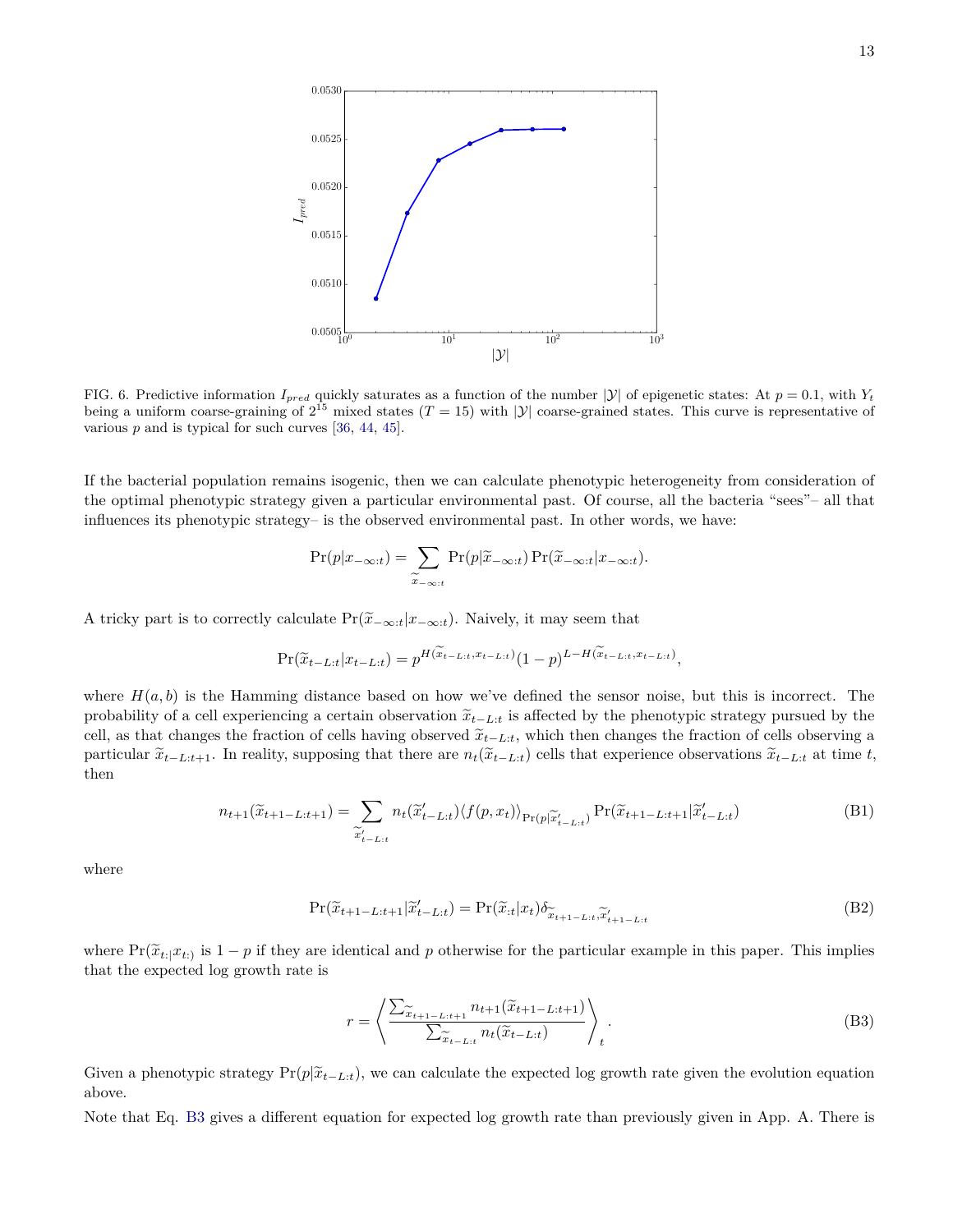no longer a closed-form solution for the optimal phenotypic strategy that maximizes expected log growth rate. To make progress, we assume a suboptimal phenotypic strategy: we assume that bacteria experiencing observations  $\tilde{x}_{-\infty:t}$ choose a phenotypic strategy that would have maximized expected log growth rate had the entire population observed  $\tilde{x}_{-\infty:t}$ . This should work well when  $\tilde{x}_{-\infty:t}$  is "typical", which happens with high probability. This will lead to an overestimate of the detrimental effects of sensor noise. In other words, to find an approximate  $Pr(p|\tilde{x}_{-\infty:t})$ , we utilize the results of App. A and find that

$$
\Pr(p|\widetilde{x}_{-\infty:t}) = (\Pr(x_t|\widetilde{x}_{-\infty:t}) \odot [W^{-1}\vec{1}]^{\odot -1}) / W^{\top} ,
$$

for:

$$
W = \begin{pmatrix} 0 & 1 \\ \frac{1}{4} & 2 \end{pmatrix}
$$

*.*

When the so-calculated Pr( $p|\tilde{x}_{-\infty:t}$ ) is not in the simplex, that means that it is at the edges of the simplex. To deal with this likely scenario, we simply calculate the expected log growth rate conditioned on observi with this likely scenario, we simply calculate the expected log growth rate conditioned on observing the past  $\tilde{x}_{-\infty:t}$ ,<br>  $\sum_{x_t} \Pr(x_t | \tilde{x}_{-\infty:t}) \log \left( \sum_p \Pr(p | \tilde{x}_{-\infty:t}) f(p, x_t) \right)$ , and choose the phenotypic strategy at th maximizes this conditional expected log growth rate. For the two-phenotype problem considered here, we compare  $\sum_{x_t} \Pr(x_t|\widetilde{x}_{-\infty:t}) \log(f(p_G, x_t))$  to  $\sum_{x_t} \Pr(x_t|\widetilde{x}_{-\infty:t}) \log(f(p_L, x_t))$  and choose the strategy  $\Pr(p|\widetilde{x}_{-\infty:t}) = \delta_{p,p_G}$ should the former outweigh the latter and  $Pr(p|\tilde{x}_{-\infty:t}) = \delta_{p,p_L}$  should the latter outweigh the former. In practice, we<br>replace the infinite parts  $x_{\text{new}}$  and  $\tilde{x}_{\text{new}}$  with finite langth L parts and malta L sufficie replace the infinite pasts  $x_{-\infty:t}$  and  $\tilde{x}_{-\infty:t}$  with finite length *L* pasts, and make *L* sufficiently large that the answer does not change upon increases in *L*. Finite *L* is not only computationally necessary, but biologically reasonable given our requirement on resource constraints. We have chosen  $L = 10$ .

## <span id="page-13-0"></span>**Appendix C: Stochastic Switching Strategies**

In a stochastic switching strategy, nothing is sensed, but bacteria randomly switch from one phenotype to another. In the simple illustrative example studied in the main text, if  $n_t^G$  is the number of glucose-favoring phenotypes at time  $t$ and  $n_t^L$  is the number of lactose-favoring phenotypes at time  $t$ , then:

$$
\begin{pmatrix} n^G_{t+1} \\ n^L_{t+1} \end{pmatrix} = \begin{pmatrix} 1-a & b \\ a & 1-b \end{pmatrix} \begin{pmatrix} f(p_G, x_{,t}) & 0 \\ 0 & f(p_L, x_{,t}) \end{pmatrix} \begin{pmatrix} n^G_t \\ n^L_t \end{pmatrix} \ .
$$

In this model, bacteria first grow each time step and then stochastically switch. Environments are generated from the hidden Markov model in Fig. [2\(](#page-4-0)top) for *T* time steps, and the expected log-growth rate is approximated as:

$$
\hat{r} = \frac{1}{T}\sum_{t=1}^T \log \frac{n_{t+1}^G + n_{t+1}^L}{n_t^G + n_t^L}
$$

*.*

Larger *T* leads to more accurate estimates of the true expected log-growth rate. Parameter sweeps over *a* and *b* were performed, resulting in the contour plot of expected log-growth rate *r*ˆ in Fig. [7.](#page-14-0) The maximal expected log-growth rate from a stochastic switching strategy is  $\hat{r}^* \approx 0.13$ .